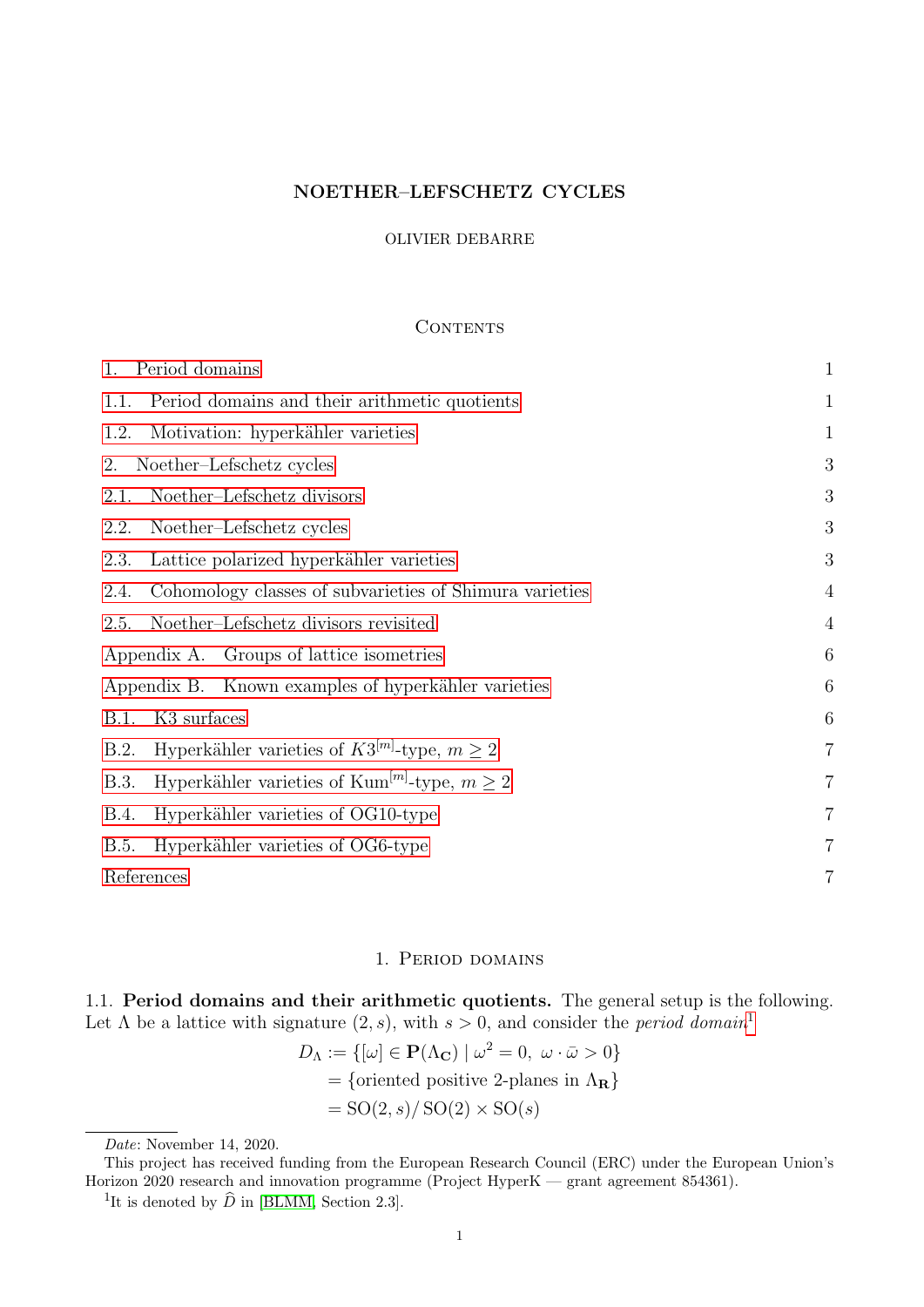#### 2 O. DEBARRE

where the bijection between the first and the second lines is given by sending  $[\omega]$  to the real oriented positive 2-plane spanned by  $\text{Re}(\omega)$  and  $\text{Im}(\omega)$ . It has two isomorphic components (corresponding to the two components of the group  $SO(2, s)$ ) which are Hermitian symmetric domains of dimension s. The stabilizer of each compoonent is  $SO^+(2, s)$  (see Appendix [A\)](#page-5-0).

Any subgroup  $\Gamma$  of finite index of the isometry group  $O(\Lambda)$  (an *arithmetic group*) acts properly and discontinuously on  $D_{\Lambda}$  and, by the Baily–Borel theory, the quotient  $D_{\Lambda}/\Gamma$  is a quasi-projective algebraic variety of dimension s with a canonical (projective) compactification  $(D<sub>Λ</sub>/\Gamma)^{BB}$  obtained by adding boundary components of dimensions at most 1. The line bundle  $\mathscr{O}(1)$  on  $D_{\Lambda} \subset \mathbf{P}(\Lambda_{\mathbf{C}})$  descends to a line bundle on  $D_{\Lambda}/\Gamma$  which is ample; it is the dual of the Hodge line bundle.

On the arithmetic side,  $D_{\Lambda}/\Gamma$  is the complexification of an *orthogonal Shimura variety* which is defined over  $\mathbf{Q}$  ([\[B,](#page-7-3) § 1.3 and 1.4]).

We let  $O^+(\Lambda)$  be the stabilizer of either component of  $D_\Lambda$ . It is a subgroup of index 2 of  $O(\Lambda)$  which is the kernel of the spinor norm (see Appendix [A\)](#page-5-0). For an element of  $SO(\Lambda)$ , being in  $SO^+(\Lambda)$  means preserving the orientation on one (hence any) positive 2-plane.

<span id="page-1-0"></span>1.2. Motivation: hyperkähler varieties. Why are algebraic geometers interested in the material presented so far? It is because these quotients  $D_{\Lambda}/\Gamma$  appear as target spaces of period maps for certain algebraic varieties.

This is the case for polarized hyperkähler varieties. These are pairs  $(X, H)$ , where H is a primitive ample line bundle on the (smooth projective) hyperkähler variety  $X$ . They admit a moduli space/stack, each component of which is quasi-projective.

1.2.1. *Moduli spaces*. The free abelian group  $H^2(X, \mathbb{Z})$  is endowed with canonical quadratic form  $q_X$  (the Beauville–Bogomolov–Fujiki form) which makes it into a lattice with signature  $(3, b_2(X) - 3)$ . We will consider hyperkähler varieties of a fixed deformation type. All their lattices  $(H^2(X, \mathbf{Z}), q_X)$  are then isomorphic to the same lattice  $\Lambda$ . We pick a primitive class  $h \in \Lambda$ with  $h^2 > 0$  and consider pairs  $(X, H)$  as above for which there is an isometry  $(H^2(X, \mathbf{Z}), q_X) \simeq$  $\Lambda$  that takes H to h. The corresponding moduli stack is then a smooth Deligne–Mumford stack that can be coarsely represented by a quasi-projective variety  $\mathscr{F}_{\Lambda,h}$ <sup>[2](#page-1-1)</sup> It only depends on the  $O(\Lambda)$ -orbit T of h (called a *polarization type*) and may have several connected components.

1.2.2. Period maps. Via the isometry  $(H^2(X, \mathbb{Z}), q_X) \simeq \Lambda$ , the period of X, that is, the point  $[H^{2,0}(X)]$  of  $\mathbf{P}(H^2(X,\mathbf{C}), \text{ lands into})$ 

(1) 
$$
D_{\Lambda,h} := D_{h^{\perp}} = \{ [\omega] \in D_{\Lambda} \mid \omega \cdot h = 0 \},
$$

a lattice that only depends (up to isomorphism) on the polarization type T. The lattice  $h^{\perp}$ has signature  $(2, b_2(X) - 3)$  $(2, b_2(X) - 3)$  $(2, b_2(X) - 3)$  and the discussion of Section [1.1](#page-0-1) applies: we obtain an *algebraic*<sup>3</sup> period map

<span id="page-1-3"></span>
$$
\mathscr{F}_{\Lambda,T} \longrightarrow D_{\Lambda,h}/\mathrm{O}(\Lambda,h),
$$

where  $O(\Lambda, h) \subset O(h^{\perp})$  is the image of the injective restriction morphism

$$
\{g \in O(\Lambda) \mid g(h) = h\} \longleftrightarrow O(h^{\perp}), \quad g \longmapsto g|_{h^{\perp}}.
$$

<span id="page-1-1"></span><sup>&</sup>lt;sup>2</sup>It is explained in [\[B,](#page-7-3) § 1.2] that for K3 surfaces,  $\mathscr{F}_{\Lambda,h}$  is defined over **Q** (and even over  $\mathbf{Z}[\frac{1}{2}]$ ). I do not know whether this still holds for general hyperkähler varieties.

<span id="page-1-2"></span><sup>&</sup>lt;sup>3</sup>For K3 surfaces, it is defined over **Q**, and even over  $\mathbf{Z}[\frac{1}{2}]$  (see [\[B,](#page-7-3) § 1.5]).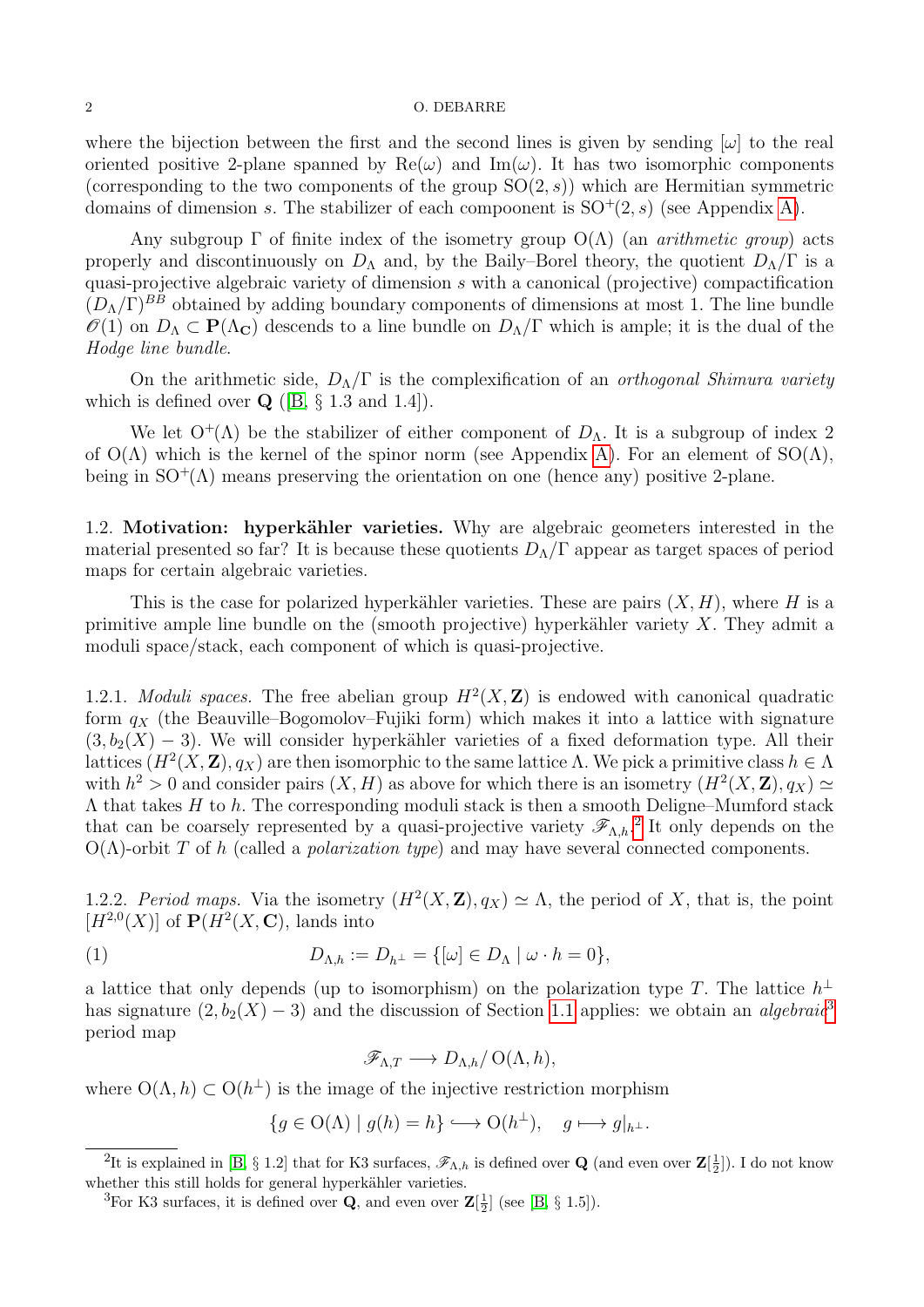**Remark 1.1.** In all known cases (see Appendix [B\)](#page-6-0), the lattice  $\Lambda$  is even and has the form

(2) (unimodular lattice) 
$$
\oplus U^{\oplus 3} \oplus L
$$
,

where  $U$  is the (unimodular) hyperbolic plane and  $L$  has rank 1 or 2. A theorem of Eichler then says that the  $\tilde{O}(\Lambda)$ -orbit of a primitive element  $h \in \Lambda$  only depends on  $h^2$  and the element  $h_* := h/\text{div}(h)$  of  $D(\Lambda) = D(L)$ , where  $\text{div}(h)$  (the *divisibility* of h) is the positive generator of the subgroup  $h \cdot \Lambda$  of **Z**.

Moreover, the quadratic form of  $\Lambda$  induces a  $\mathbf{Q}/2\mathbf{Z}$ -valued quadratic form on  $D(\Lambda)$  and the map $\pi: O(\Lambda) \longrightarrow O(D(\Lambda)) = O(D(L))$  considered earlier is surjective ([\[N,](#page-7-4) Remark 1.14.3]). So the polarization types are determined by  $h^2$  (the *degree*) and the  $O(D(\Lambda))$ -orbits in  $D(\Lambda)$ . For K3 surfaces, Λ is unimodular and polarization types are determined by their (even positive) degree. For hyperkähler varieties of  $K3^{[m]}$ -type, where  $m-1$  is a power of a prime, there are m distinct polarization types of a given degree.

1.2.3. Monodromy groups. Markman defined the monodromy group of  $X$  as the subgroup

(3) 
$$
\text{Mon}(X) \subset \text{O}(H^2(X, \mathbf{Z}), q_X)
$$

generated by all monodromies for all families of deformations of  $X$ . Note that it contains all automorphisms of all deformations of  $X$  (take for the base of the deformation a nodal curve). Verbitsky proved that it has finite index and Markman that it is contained in  $O^+(H^2(X,\mathbf{Z}),q_X)$ . One also defines

$$
Mon(X, H) := Mon(X) \cap O(H^2(X, \mathbf{Z}), H)
$$

as the subgroup that stabilizes the polarization H.

If one picks a connected component  $\mathscr{F}_{\Lambda,h}^0$  of the moduli space  $\mathscr{F}_{\Lambda,h}$ , the groups  $Mon(X)$ , when [X] describes the set of hyperkähler varieties parametrized by  $\mathscr{F}^0_{\Lambda,h}$ , can be identified with a subgroup  $Mon^0(\Lambda)$  of  $O(\Lambda)$  which may depend on the choice of the component. The Torelli theorem, proved by Verbitsky, then states that the period maps induces an open embedding  $([M2, Lemma 8.1])$  $([M2, Lemma 8.1])$  $([M2, Lemma 8.1])$ 

(4) 
$$
\mathscr{F}_{\Lambda,h}^0 \hookrightarrow D_{\Lambda,h}/\operatorname{Mon}^0(\Lambda,h).
$$

When Mon(X) is normal in  $O(H^2(X, \mathbb{Z}), q_X)$  (which happens in all known cases, see Appendix [B\)](#page-6-0), the group  $Mon^{0}(\Lambda)$  is independent of the choices and we write it as  $Mon(\Lambda)$ .

## <span id="page-2-3"></span><span id="page-2-2"></span>2. Noether–Lefschetz cycles

<span id="page-2-1"></span><span id="page-2-0"></span>2.1. Noether–Lefschetz divisors. Let  $(X, H)$  be a polarized hyperkähler variety with period  $[\omega_X] \in \mathbf{P}(H^2(X, \mathbf{C}))$ . By the Lefschetz  $(1, 1)$ -theorem, its Picard group is isomorphic to  $H^2(X,\mathbf{Z})\cap \omega_X^{\perp}$ . It has signature  $(1,\rho-1)$ . The Noether–Lefschetz locus is the locus (in the moduli space  $\mathscr{F}_{\Lambda,h}$ ) where the rank  $\rho$  of this group is at least 2.

In the period domain  $D_{\Lambda,h}$ , this can be translated into purely algebraic terms: for any  $x \in h^{\perp}$ , set

$$
(5) \t\t D_x := D_{\Lambda,h} \cap x^{\perp}.
$$

When  $x^2$  < 0, it is an irreducible hypersurface, which is nothing else than the period domain  $D_{h^{\perp}\cap x^{\perp}}$ . The Noether–Lefschetz locus in  $D_{\Lambda,h}$  is then the countable union  $\bigcup_{x\in\Lambda,\ x^2<0} D_x$ .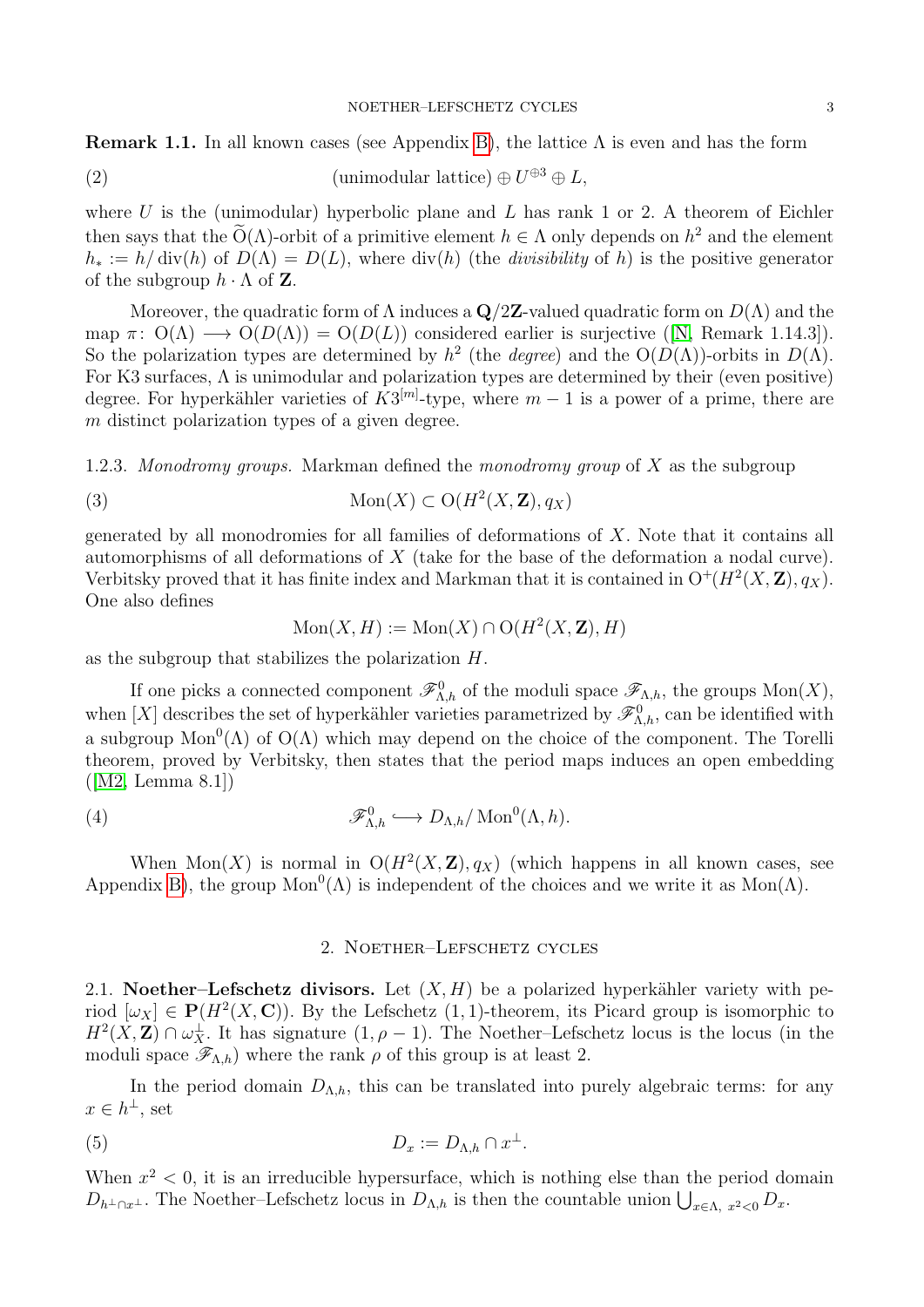Let  $\Gamma \subset O(\Lambda, h)$  be an arithmetic subgroup. The image in the Shimura variety  $Y_{\Gamma} :=$  $D_{\Lambda,h}/\Gamma$  of this locus is then

$$
\bigcup_{x \in \Lambda, x^2 < 0} D_x / \Gamma_x
$$

where  $\Gamma_x$  is the stabilizer of  $D_x$  in  $\Gamma$ . This is a countable union of hypersurfaces which we call Noether–Lefschetz divisors.

When  $\Gamma = \text{Mon}^0(\Lambda, h)$ , the trace on  $\mathscr{F}^0_{\Lambda, h}$  (via the period map [\(4\)](#page-2-2)) is the Noether-Lefschetz locus as defined above.

One of the main results of [\[BLMM\]](#page-7-2) is that when  $s \geq 3$ , Noether–Lefschetz divisors generate (over **Q**) the Picard group of the Shimura variety  $Y_{\Gamma}$  (and of  $\mathscr{F}_{\Lambda,h}$ ).

<span id="page-3-0"></span>2.2. Noether–Lefschetz cycles. One can generalize the above discussion to  $r$ -cycles. Geometrically, this corresponding to looking at hyperkähler varieties with Picard number  $\geq r+1$ .

Arithmetically, this corresponds to replacing x by an r-dimensional subspace of  $h_{\mathbf{Q}}^{\perp}$  (see [\[BLMM,](#page-7-2) Section 2.6]; the terminology there is special cycles).

<span id="page-3-1"></span>2.3. Lattice polarized hyperkähler varieties. Fix a primitive embedding  $\Sigma \hookrightarrow \Lambda$  of a lattice of signature  $(1, rank(\Sigma) - 1)$  and a primitive class  $h \in \Sigma$  such that  $h^2 > 0$ . Following Dolgachev and Camere, one may consider  $(\Sigma, h)$ -polarized hyperkähler varieties (briefly, one considers polarized hyperkähler varieties  $(X, H)$  with an embedding  $\Sigma \hookrightarrow Pic(X)$  that maps h to  $H$ ; see the discussion in [\[BL,](#page-7-6) Section 3.7]).

There is again a quasi-projective moduli space  $\mathscr{F}_{\Lambda,\Sigma,h}$  for these, with a forgetful map  $\mathscr{F}_{\Lambda,\Sigma,h} \to \mathscr{F}_{\Lambda,h}$ . The period domain is  $D_{\Sigma^{\perp}}$  and there is a period map  $\mathscr{F}_{\Lambda,\Sigma,h} \to D_{\Sigma^{\perp}}/\Gamma_{\Sigma}$ , where  $\Gamma_{\Sigma}$  is the stabilizer of  $\Sigma$  in the suitable monodromy group (which may depend on the component of  $\mathscr{F}_{\Lambda,\Sigma,h}$ ). The Noether–Lefschetz r-cycles, as defined above, are the images of the maps  $D_{\Sigma^{\perp}}/\Gamma_{\Sigma} \to D_{\Lambda,h}/\Gamma$  for all possible lattices  $\Sigma$  of rank  $r+1$  as above.

One can also combine the two constructions and consider Noether–Lefschetz r-cycles in  $D_{\Sigma^{\perp}}/\Gamma_{\Sigma}$  (geometrically, these correspond to  $(\Sigma, h)$ -polarized hyperkähler varieties with Picard group of rank at least rank $(\Sigma) + r$ ).

The main theorem of [\[BLMM\]](#page-7-2) mentioned above still applies and implies for example that Noether–Lefschetz divisors span the Picard group of  $D_{\Sigma^{\perp}}/\Gamma_{\Sigma}$  (and of  $\mathscr{F}_{\Lambda,\Sigma,h}$ ) when s – rank $(\Sigma) \geq 2$  $(\Sigma) \geq 2$  $(\Sigma) \geq 2$  ([\[BL,](#page-7-6) Proposition 4.1.1]; Corollary [2.3\)](#page-4-1).

<span id="page-3-2"></span>2.4. Cohomology classes of subvarieties of Shimura varieties. One would like to associate cohomology classes for the special cycles constructed above in the Shimura variety  $Y_{\Gamma}$  (of orthogonal type  $(2, s)$ ). There are two problems:  $Y_{\Gamma}$  is not smooth (this does not really matter, because it has finite quotient singularities, so I will not discuss that) and it is not compact. Fortunately, it has a compactification  $Y_{\Gamma}^{BB}$  with very small boundary (but also very singular).

There are various cohomology theories on  $Y_{\Gamma}$  (I reproduce here the discussion of [\[BLMM,](#page-7-2) Section 2.4]):

- the reduced  $L^2$ -cohomology  $\bar{H}_{L^2}^{\bullet}(Y_{\Gamma}, \mathbf{C});$
- the  $L^2$ -cohomology  $H_{L^2}^{\bullet}(Y_\Gamma, \mathbf{C})$ ;
- the de Rham cohomology  $H_{\text{dR}}^{\bullet}(Y_{\Gamma}, \mathbf{C});$
- the intersection cohomology  $IH^{\bullet}(Y_{\Gamma}, \mathbf{C})$  on  $Y_{\Gamma}^{BB}$ ;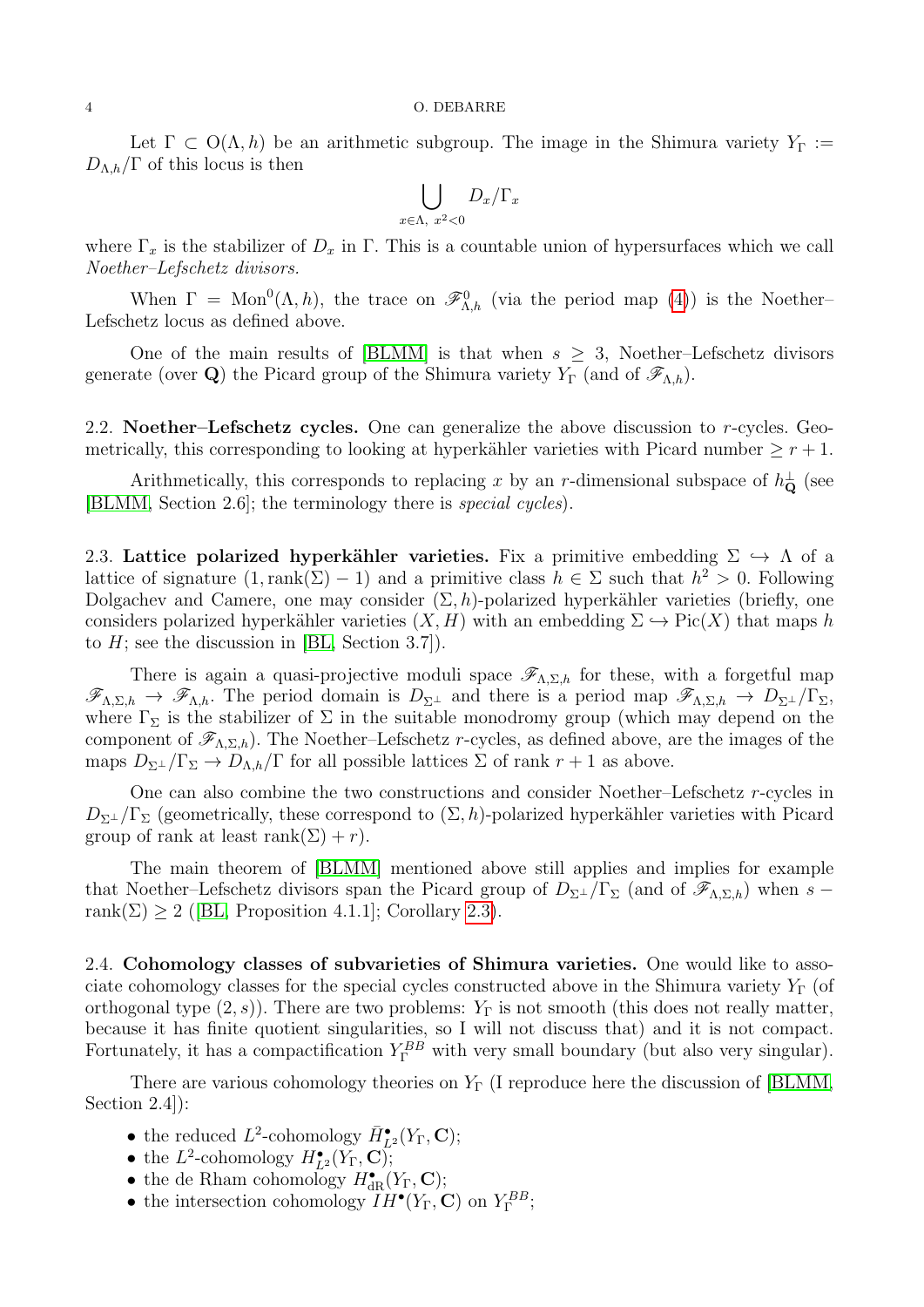and maps

$$
\alpha\colon \bar{H}_{L^2}^\bullet(Y_\Gamma,\mathbf{C})\to H_{L^2}^\bullet(Y_\Gamma,\mathbf{C})\to H_{\textup{dR}}^\bullet(Y_\Gamma,\mathbf{C})\quad\textup{and}\quad \beta\colon H_{L^2}^\bullet(Y_\Gamma,\mathbf{C})\to IH^\bullet(Y_\Gamma,\mathbf{C}).
$$

For the next theorem, I refer to [\[BLMM,](#page-7-2) Example 3.4].

**Theorem 2.1.** In degrees  $\lt s - 1$ , the maps  $\alpha$  and  $\beta$  are isomorphisms and all these groups carry natural (isomorphic) pure Hodge structures.

Furthermore, Kudla and Millson construct, for special r-cycles, cohomology classes that belong to  $\alpha(\bar{H}_{L^2}^{2r}(Y_{\Gamma}, \mathbf{C})) \subset H_{dR}^{2r}(Y_{\Gamma}, \mathbf{C})$ . The main theorem of [\[BLMM\]](#page-7-2) is then the following  $([BLMM, Theorem 3.6]).$  $([BLMM, Theorem 3.6]).$  $([BLMM, Theorem 3.6]).$ 

**Theorem 2.2.** For  $r < (s + 1)/3$ , the subspace  $H^{r,r}(Y_{\Gamma}) \subset H^{2r}(Y_{\Gamma}, \mathbb{C})$  is defined over **Q** and spanned by classes of special r-cycles.

For  $r < s/4$ , classes of special r-cycles span the whole of  $H^{2r}(Y_{\Gamma}, \mathbf{Q})$ .

<span id="page-4-1"></span>**Corollary 2.3.** When  $s$ -rank( $\Sigma$ )  $\geq$  2, the Picard groups of  $D_{\Sigma^{\perp}}/\Gamma_{\Sigma}$  and of  $\mathscr{F}_{\Lambda,\Sigma,h}$  are spanned by classes of Noether–Lefschetz divisors.

<span id="page-4-0"></span>2.5. Noether–Lefschetz divisors revisited. I will explain here various labellings used for Noether–Lefschetz divisors, in particular in [\[MP\]](#page-7-7). The set up is still the same:  $\Lambda$  is a lattice with signature  $(2, s)$  with a primitive class h such that  $l := h^2 > 0$ , we define the period domain  $D_{\Lambda,h}$ as in [\(1\)](#page-1-3), and we work in the quasi-projective quotient  $Y_{\Gamma} := D_{\Lambda,h}/\Gamma$ , where  $\Gamma \subset O(\Lambda, h)$  is some arithmetic subgroup.[4](#page-4-2)

2.5.1. Noether–Lefschetz divisors of the first type. We consider the rank-2 lattice

$$
\mathbb{L}_{m,d} := \begin{pmatrix} l & d \\ d & 2m - 2 \end{pmatrix}
$$

with the vector  $v := \begin{pmatrix} 1 \\ 0 \end{pmatrix}$  $\overline{0}$  $\setminus$ . We set

$$
\Delta(m, d) := -\det(\mathbb{L}_{m,d}) = d^2 - 2lm + 2l,
$$
  

$$
\delta(m, d) := d \in (\mathbf{Z}/l\mathbf{Z})/\pm 1.
$$

The pair  $(\Delta(m, d), \delta(m, d))$  characterizes the isometry class of the pair  $(\mathbb{L}_{m,d}, v)$  so we will also write  $\mathbb{L}_{\Delta,\delta}$  instead of  $\mathbb{L}_{m,d}$ . We consider the closure  $P_{\Delta,\delta}$  in Y<sub>Γ</sub> of the image of

$$
\{[\omega] \in D_{\Lambda,h} \mid (\omega^{\perp} \cap \Lambda, h) \simeq (\mathbb{L}_{\Delta,\delta}, v)\}
$$

in  $Y_{\Gamma}$  (geometrically, points of this image correspond to polarized hyperkähler varieties  $(X, H)$ such that  $(\text{Pic}(X), H) \simeq (\mathbb{L}_{\Delta,\delta}, v)$ . This Noether-Lefschetz divisor of the first type is empty unless  $\Delta > 0$ .

<span id="page-4-2"></span><sup>&</sup>lt;sup>4</sup>Actually, Maulik and Pandaripandhe work on the moduli space of quasi-polarized K3 surfaces, where  $\Lambda$  is the unimodular K3 lattice and  $\Gamma = O(\Lambda, h) = \widetilde{O}(h^{\perp})$  (see [\[MP,](#page-7-7) Section 4.3]). I am not sure in which generality this works.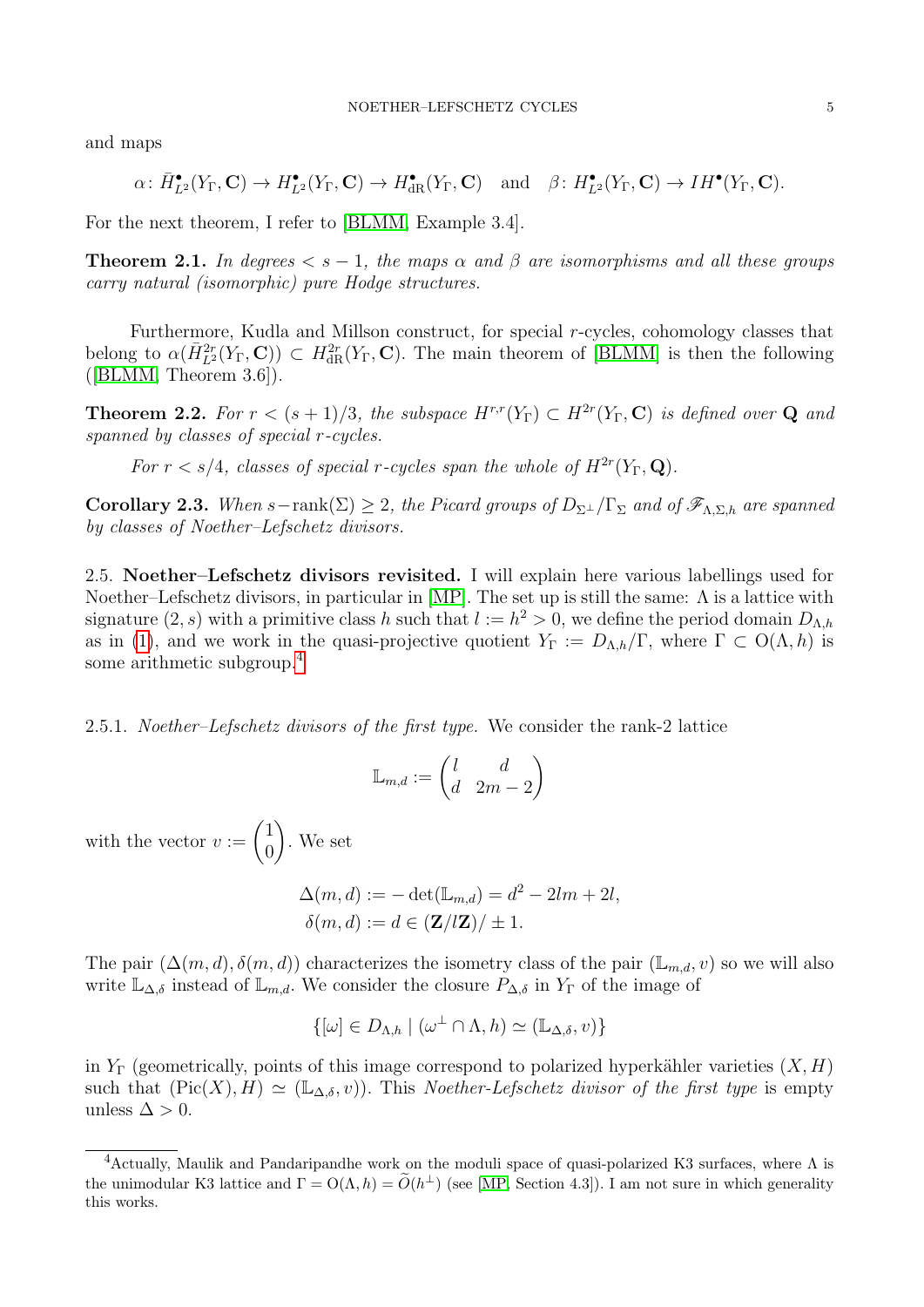6 O. DEBARRE

2.5.2. Noether–Lefschetz divisors of the second type. Maulik and Pandaripandhe also define another type of Noether-Lefschetz divisors with better formal properties as follows: whenever  $\Delta(m, d) > 0$ , they define  $D_{m,d}$  as the image in  $Y_{\Gamma}$  of

$$
\{[\omega] \in D_{\Lambda,h} \mid \exists \beta \in (\omega^{\perp} \cap \Lambda, h) \quad \beta \cdot h = d, \ \beta^2 = 2m - 2\}
$$

$$
= \{[\omega] \in D_{\Lambda,h} \mid (\omega^{\perp} \cap \Lambda, h) \supset (\mathbb{L}_{m,d}, v)\}.
$$

More precisely, they assign multiplicities as follows:

$$
D_{m,d} := \sum_{\Delta,\delta} \mu_{\Delta,\delta} P_{\Delta,\delta},
$$

where

$$
\mu_{\Delta,\delta} := \text{Card}\{\beta \in \mathbb{L}_{\Delta,\delta} \mid \beta \cdot h = d, \ \beta^2 = 2m - 2\} \in \{0, 1, 2\}.
$$

Note that  $\mu_{\Delta,\delta}$  is in  $\{0,1,2\}$  and that it is 0 unless  $0 < \Delta \mid \Delta(m,d)$  (because  $\mathbb{L}_{\Delta,\delta} \supset \mathbb{L}_{m,d}$ ) hence the sum is finite.

2.5.3. Heegner divisors. Maulik and Pandaripandhe also use a third notation for Noether– Lefschetz divisors, which are then called Heegner divisors, in [\[MP,](#page-7-7) Section 4.3] (see also [\[BLMM,](#page-7-2) Section 2.6]). Take  $n \in \mathbb{Q}^{>0}$  and  $\gamma \in D(h^{\perp})$  and consider the image  $y_{n,\gamma}$  in  $Y_{\Gamma}$  of

$$
\sum_{x^2=2n, x\equiv \gamma \in D(h^\perp)} D_x
$$

(see [\(5\)](#page-2-3) for the notation  $D_x$ ). These are divisors in Y<sub>Γ</sub> and  $y_{n,\gamma} = y_{n,-\gamma}$ ; the divisor  $y_{n,\gamma}$  has multiplicity 2 everywhere whenever  $2\gamma \equiv 0$  in  $D(h^{\perp})$ . Moreover, they set  $y_{0,\gamma} = 0$  except when  $\gamma = 0$ , where it is the Hodge bundle.

In the K3 case, these Heegner divisors are exactly the Noether–Lefschetz divisors of the second type (this is [\[MP,](#page-7-7) Lemma 3]).

**Lemma 2.4.** When  $\Lambda$  is the K3 lattice, one has  $D(h^{\perp}) \simeq \mathbb{Z}/l\mathbb{Z}$  and  $D_{m,d} = y_{n,\gamma}$ , where

$$
n = -\frac{\Delta(m, d)}{2l}
$$
 and  $\gamma \equiv d \in D(h^{\perp}) \simeq \mathbf{Z}/l\mathbf{Z}$ .

The proof is elementary.

2.5.4. Hassett's Heegner divisors. Finally, there is also Hassett's notation. He works on the moduli space of polarized hyperkähler varieties of  $K3^{[m]}$ -type and considers those whose Picard group contains a primitive, signature- $(1, 1)$  lattice K containing the polarization. These form algebraic divisors in the moduli space and the Picard group of the hyperkähler variety corresponding to a very general point of this divisor is  $K$ . So these seem to be Noether–Lefschetz divisors of the first type. Hassett labels them by the even positive integer  $d := -\text{disc}(K^{\perp})$  (the idea is that  $K^{\perp}$  can be isomorphic to the primitive lattice of a polarized K3 surface of degree d, which is then said to be associated with the hyperkähler variety).

### Appendix A. Groups of lattice isometries

<span id="page-5-0"></span>Let  $\Lambda$  be a lattice. The *discriminant group*  $D(\Lambda)$  is the finite abelian group  $\Lambda^{\vee}/\Lambda$ , where  $\Lambda \subset \Lambda^{\vee} \subset \Lambda_{\mathbf{Q}}$ . There is a canonical morphism of groups  $O(\Lambda) \to \text{Aut}(D(\Lambda))$ . When  $\Lambda$  is even, the quadratic form of  $\Lambda$  induces a  $\mathbf{Q}/2\mathbf{Z}$ -valued quadratic form on  $D(\Lambda)$  and this map induces a group morphism

$$
\pi \colon O(\Lambda) \longrightarrow O(D(\Lambda))
$$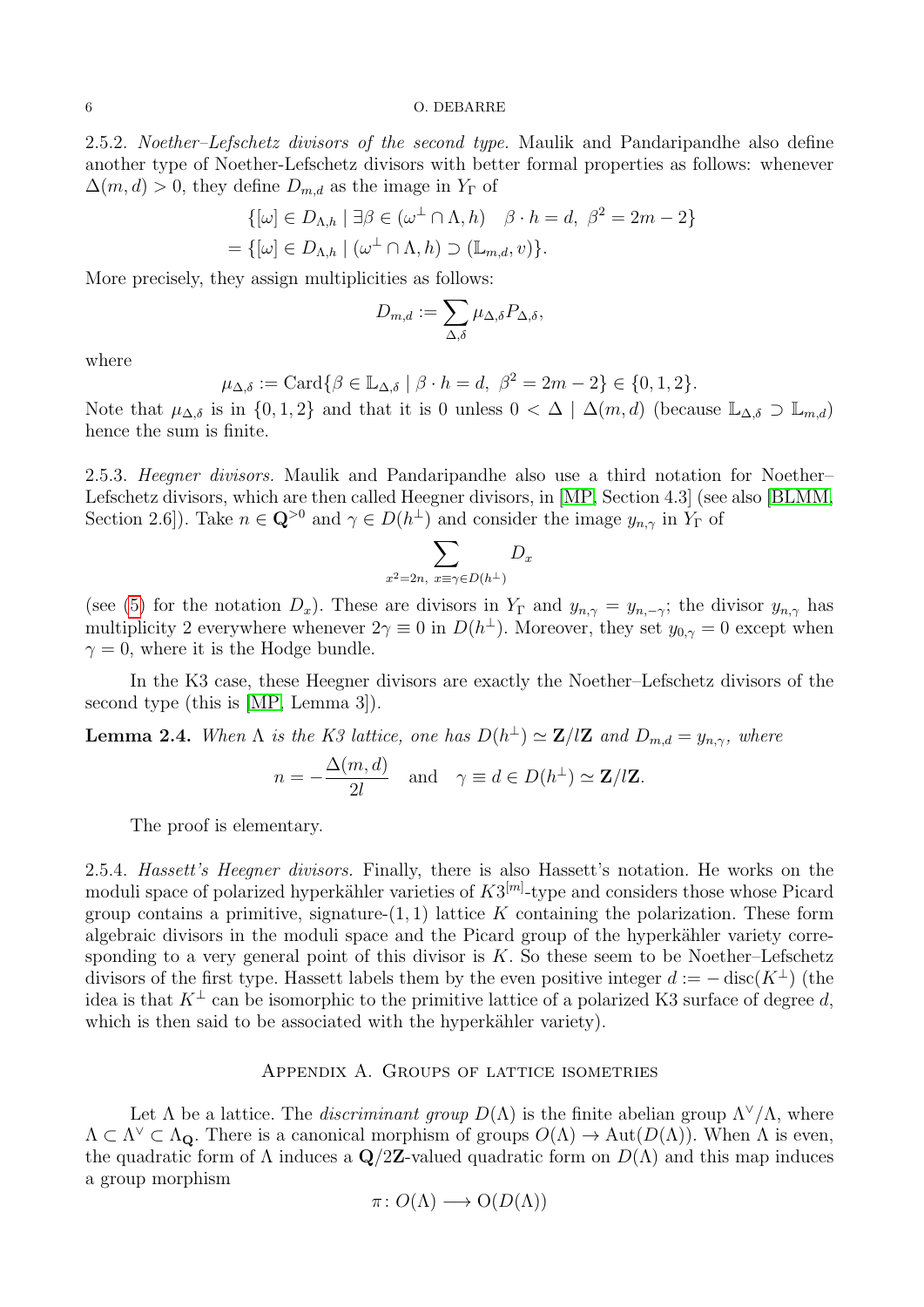which is surjective when the rank of  $\Lambda$  is at least the minimal number of generators of the group $D(\Lambda)$ , plus 3 ([\[N,](#page-7-4) Remark 1.14.3]).

Let  $(r, s)$  be the signature of  $\Lambda$  and assume that both r and s are positive. There are surjective morphisms

<span id="page-6-4"></span>
$$
O(r,s) \xrightarrow{\det} \{\pm 1\}, \quad O(r,s) \xrightarrow{\text{spn}} \{\pm 1\},
$$

where spn is the *spinor norm*. The kernel of the first morphism is  $SO(r, s)$  and the kernel of the second morphism is denoted by  $O^+(r,s)$ . The group  $SO^+(r,s) := SO(r,s) \cap O^+(r,s)$  is connected. One has  $\det(-\operatorname{Id}) = (-1)^{r+s}$  and  $\text{spn}(-\operatorname{Id}) = (-1)^s$ .

We define  $SO(\Lambda)$  and  $O^+(\Lambda)$  in an obvious way and we set

(6) 
$$
\widetilde{O}(\Lambda) := \text{Ker}(\pi) \quad , \quad \widehat{O}(\Lambda) := \pi^{-1}(\pm \text{Id}).
$$

We define similarly  $\widetilde{SO}(\Lambda)$ ,  $\widehat{SO}(\Lambda)$ ,  $\widetilde{O}^{+}(\Lambda)$ ,  $\widetilde{O}^{+}(\Lambda)$ ,  $\widetilde{SO}^{+}(\Lambda)$ ,  $\widetilde{SO}^{+}(\Lambda)$ .

When  $r = 2$  and  $\Lambda$  is an even lattice which splits as the orthogonal direct sum  $U^{\oplus 2} \oplus M$ , the isometry that exchanges the two copies of the hyperbolic plane  $U$  and is the identity on  $M$  is in  $\widetilde{SO}(\Lambda)$  but not in  $\widetilde{SO}^+(\Lambda)$ . Therefore, the groups  $\widetilde{O}^+(\Lambda)$ ,  $\widetilde{O}^+(\Lambda)$ ,  $\widetilde{SO}^+(\Lambda)$ ,  $\widetilde{SO}^+(\Lambda)$  of isometries of spinor norm 1 all have index 2 in the groups  $\widetilde{O}(\Lambda)$ ,  $\widetilde{O}(\Lambda)$ ,  $\widetilde{SO}(\Lambda)$ ,  $\widetilde{SO}(\Lambda)$ .

### APPENDIX B. KNOWN EXAMPLES OF HYPERKÄHLER VARIETIES

<span id="page-6-0"></span>We describe the known deformation types of hyperkähler varieties, their (even) Beauville– Bogomolov–Fujiki lattice Λ, discriminant groups, and monodromy groups. The notation for the various groups of isometries was defined in  $(6)$  and  $\rho(n)$  is the number of prime factors of the positive integer n (so that  $\rho(1) = 0$ ). A useful reference is [\[R\]](#page-7-8).

<span id="page-6-1"></span>B.1. K3 surfaces. One has([\[H,](#page-7-9) Section 6.3])

$$
\Lambda = E_8(-1)^{\oplus 2} \oplus U^{\oplus 3}, \text{ signature (3, 19)},
$$
  
\n
$$
D(\Lambda) = 0, \quad O(D(L)) = \{1\},
$$
  
\n
$$
Mon(\Lambda) = O^+(\Lambda).
$$

<span id="page-6-2"></span>B.2.Hyperkähler varieties of  $K3^{[m]}$ -type,  $m \geq 2$ . One has ([\[M1,](#page-7-10) Lemma 4.2], [\[M2,](#page-7-5) Lemma 9.2])

$$
\Lambda = E_8(-1)^{\oplus 2} \oplus U^{\oplus 3} \oplus (-(2m-2)), \text{ signature } (3, 20),
$$
  
\n
$$
D(\Lambda) = \mathbf{Z}/(2m-2)\mathbf{Z}, \quad q(\bar{1}) = -\frac{1}{2m-2}, \quad O(D(L)) = (\mathbf{Z}/2\mathbf{Z})^{\rho(m-1)},
$$
  
\n
$$
\text{Mon}(\Lambda) = \widehat{O}^+(\Lambda), \text{ of index } 2^{\max(0, \rho(m-1)-1)} \text{ in } O^+(\Lambda).
$$

<span id="page-6-3"></span>B.3.Hyperkähler varieties of  $\text{Kum}^{[m]}$ -type,  $m \geq 2$ . One has ([\[Mo\]](#page-7-11))

$$
\Lambda = U^{\oplus 3} \oplus (- (2m + 2)), \text{ signature } (3, 4),
$$
  
\n
$$
D(\Lambda) = \mathbf{Z}/(2m + 2)\mathbf{Z}, \quad q(\bar{1}) = -\frac{1}{2m+2}, \quad O(D(L)) = (\mathbf{Z}/2\mathbf{Z})^{\rho(m+1)},
$$
  
\n
$$
\text{Mon}(\Lambda) \subset \widetilde{O}^+(\Lambda), \text{ of index 2, hence of index } 2^{\rho(m+1)+1} \text{ in } O^+(\Lambda).
$$